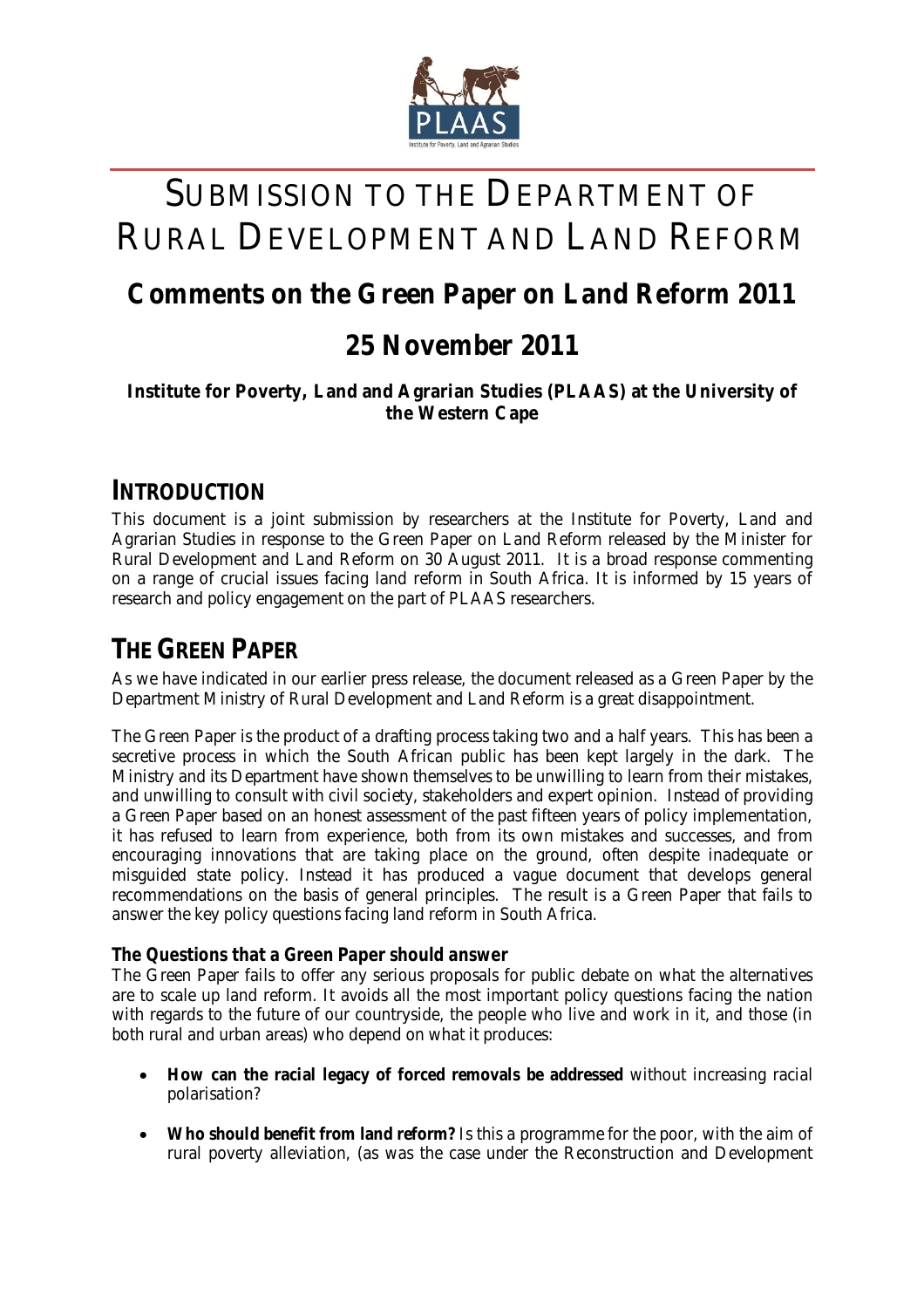Programme) or is its purpose to attract black investors into agriculture to create a black commercial farming class (as was the case under Mbeki)?

- **What changes should land reform bring about** in land uses and farm sizes? And what should it leave intact? Is subdivision of farms going to be pursued to make available modest plots in order to promote a smallholder sector? Is the expectation that groups of people should collectively own and manage farms? Is this about transferring whole commercial farms from one individual owner to another? Each of these options has profound implications. Which is it to be?
- **Where should land reform be targeted?** What land should be prioritised for redistribution, and who should determine this? How can priorities be set in participatory ways, by the public in tandem with different spheres of government (especially municipalities) that need to play a role supporting land reform? What are the spatial considerations and where are the priority zones? Are these the high-rainfall areas close to high population densities? Or areas adjacent to the ex-Bantustans where many small farmers lack adequate land and infrastructure?
- **How will land be acquired for redistribution?** Confiscation (as proposed by the ANC Youth League at its congress earlier this year) is not on the cards. But there is a broad range of workable approaches that lie between the extremes of confiscation and the controversial 'willing buyer, willing seller' approach. Is 'willing buyer, willing seller' still to be the major way in which land is acquired, even if the 'willing buyer' is now the state? Will expropriation become a more prominent means of acquiring land for redistribution – or not? Will the state aim to drive down compensation for expropriated properties below market prices, as allowed in the Constitution – or not? When and under what conditions will government opt to expropriate?
- **How can projects be better designed**, to improve on the dismal performance of the programme to date? What agricultural and other support services can be introduced to ensure that redistributed land is well used and improves the livelihoods of beneficiaries as well as surrounding communities? The same Minister who has repeatedly claimed that 90% of his department's projects are failing ( a completely unsubstantiated and certainly exaggerated claim), has now unveiled a policy that makes no concrete proposal on how to improve on this less-than-mediocre track record. What will prevent this pattern being perpetuated?
- **How can land reform support sustainable rural livelihoods?** How can the present failures in small farmer support be rectified? How can marginalised farmers be supported into access to competitive markets, and what kinds of markets do they need? How can agro-food systems and commodity chains be governed so that they ensure decent incomes in the countryside – and affordable food for the urban poor?
- **How can tenure rights be secured?** By focusing on the first three tiers of the 'four-tier tenure system', the policy addresses the rights of those who either own or rent property – a small proportion of our population. Farm workers and dwellers, and residents of the ex-Bantustan areas continue to have insecure rights in practice. What is to be done to secure their tenure? What about tenure rights on redistributed land – what rights will beneficiaries have vis-a-vis the state? Is the idea for the state to become the owner of all redistributed land, so that beneficiaries become tenants of the state (as has been the practice since 2006) or for them to get private title to the land allocated to them (as was originally set out in policy)? Or a mix? Which, and why?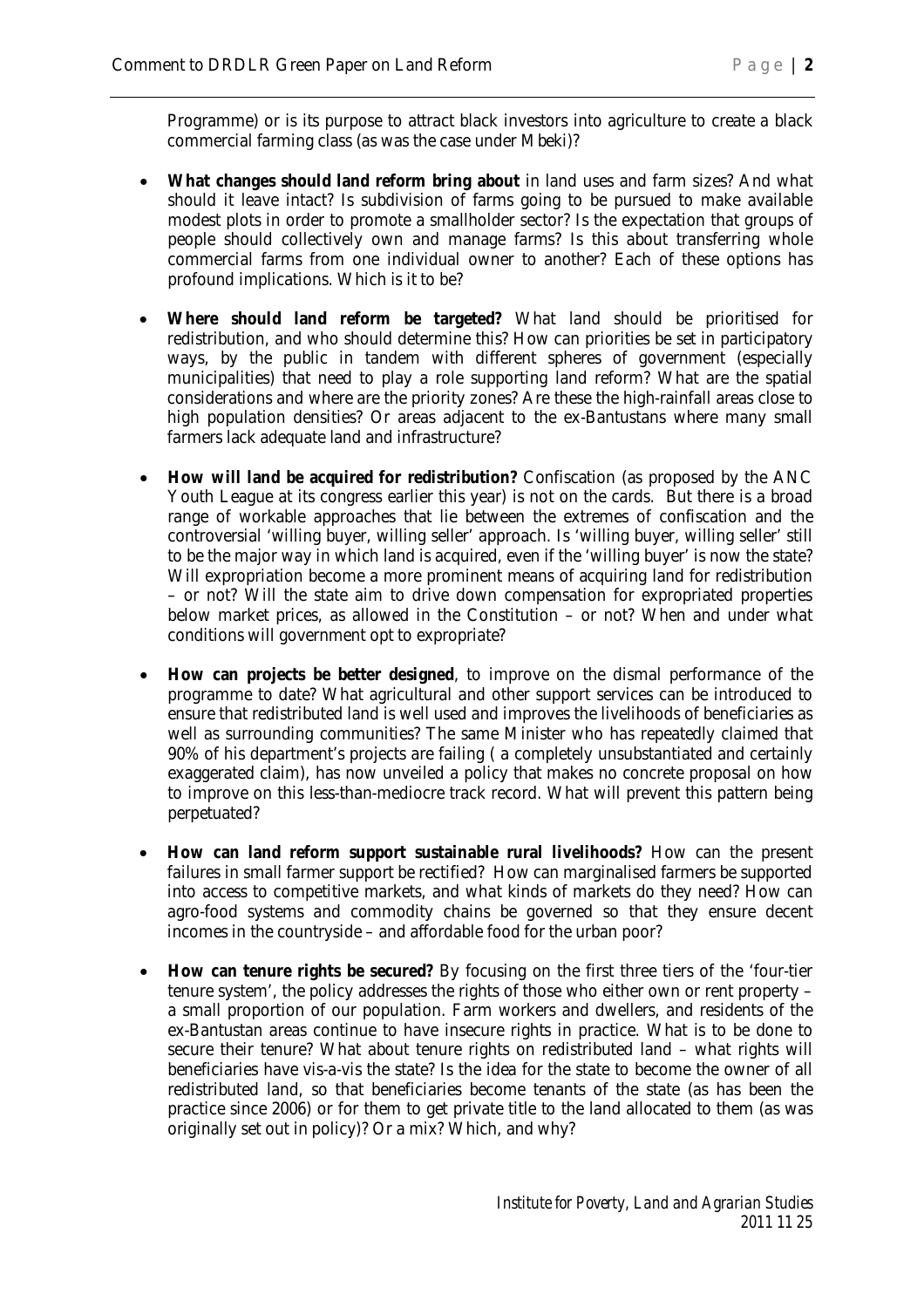**What mechanisms will address the needs of marginalized groups such as women?** Gender inequalities in land ownership and control have not been adequately addressed to date, and women's land rights tend to be more insecure than that of men. What land reform policies will address women's land needs? What approaches will ensure that the land needs of farm dwellers and young people are addressed?

#### **What the Green Paper says**

Some of the proposals advanced in the 'Green Paper' are useful. A Valuer General can bring certainty and clarity around valuations and expropriations processes. The proposal that the state pays just and equitable compensation in cases of expropriation is appropriate and in line with Section 25 of the Bill of Rights in the Constitution.

But for the most part, the Ministry has produced a document that fudges all the important questions.

- It fails to provide an honest analysis of the nature and shortcomings of land reform policy until now.
- No guidance is given as to how the state will acquire land for acquisition.
- No answer is given on the status of the 'willing buyer, willing seller' model.
- No clarity is given as to when, and under what condition, will the state use expropriation as a way to acquire land.
- The four tier tenure system proposed by the Green paper will not solve any of the tenure problems faced by poor and marginalised South Africans.
- No policy justification is given for singling out non-nationals for conditional and curtailed property rights.
- The paper provides no policy direction on how to solve the conflicts around the tenure rights of the two main rural constituencies: the 16 million people residing under communal tenure in the ex-Bantustans and the 3 million farm dwellers living on privately-owned commercial farms.
- No clarity is given on how women's rights to land can be secured.
- The proposal for a Land Management Commission succeeds only in deferring key decisions and outsourcing the Department's functions to a Commission: it is unclear how it will resolve any of the existing problems dogging land reform.
- And no useful guidance is provided as to how the implementation of land reform is to support sustainable livelihoods.

The measures that are proposed – a recapitalization programme, and partnerships with commercial farms – already exist, are implementable only in a few cases and will not resolve the systemic and deep-seated failures of the Government to provide coherent support to smallholder farming.

### **THE NEED FOR A COHERENT POLICY**

By obscuring the future direction of land reform, government has simply failed to make policy. Yet, if this policy-less 'Green Paper' were to be formally adopted as a White Paper it will have real political effects. A policy vacuum will allow land reform to continue along its present path – of slow progress, unsustainable outcomes and elite capture.

The real dangers that come with perpetuating a policy vacuum are well illustrated by the past five years. Official policy – the White Paper from 1997 – has long been overtaken by politics and practice. In the meantime, real decisions are being made every day about how public money will be spent, to buy what land, for whom, for what purpose*. None of this is informed by official policy, and most of it occurs outside public scrutiny.* If the current Green Paper is confirmed in its current form, such rudderless practices will continue.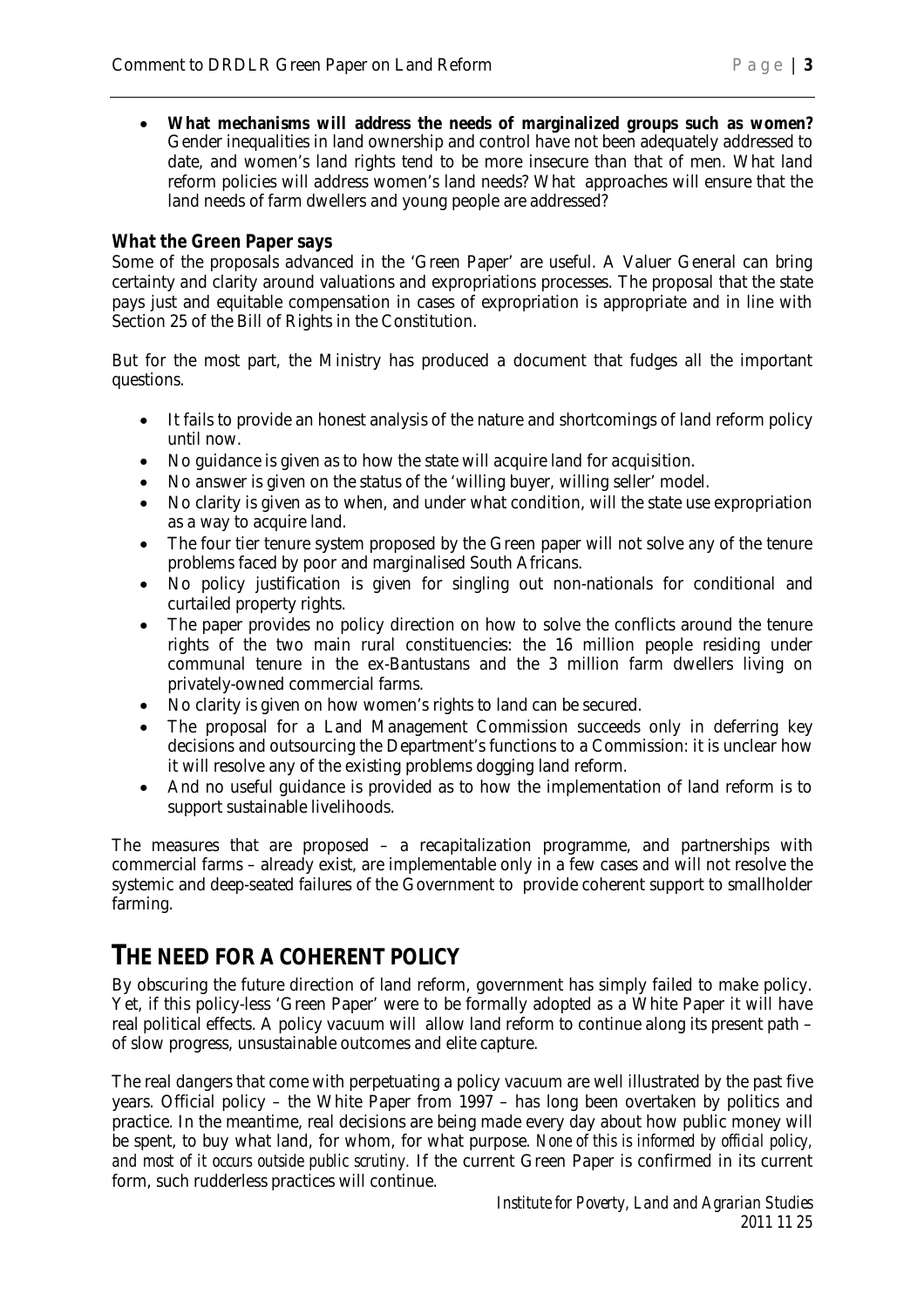On the one hand, there has been a political message that delivery must be speeded up, but the implementation drive has occurred without any framing policy about how the pie is to be divided. In this context, the path of least resistance, taken by local-level implementers, becomes de facto policy. These implementers focus on serving what they understand to be their political heads' wishes, and do what they can to please. For the most part this has meant chasing the numbers: pushing up the figures for hectares transferred, and 'picking winners' by favouring certain types of applicants, with scant regard to whether this serves the interests of inclusive growth or poverty reduction.

Since 2006, through the proactive land acquisition strategy (PLAS), government has taken to buying farms and leasing them out. In the process, it has spent just over R3.7 billion buying farms, but much of the land has not been allocated to anyone. Only 397 households were listed as beneficiaries by the middle of last year. This means that vast areas are standing unused, or that a handful of people are getting great windfalls from the national fiscus. No policy either endorses or prohibits such practices. Without any policy to determine who should be prioritised, or how public money should be rationed, it is not even clear whether these practices formally constitute abuse – though they are certainly at odds with the existing White Paper, and contradict the resolution adopted at Polokwane.

*The actions of land reform officials need to be guided by a clear framework to which they can be held accountable, and this framework needs to be formally debated in the democratic process, not outsourced to an unaccountable body as proposed by the Green Paper.*

This submission sets out key elements of a proposal for such a framework.

### **KEY ELEMENTS OF A WORKABLE LAND REFORM POLICY**

#### **PROBLEM STATEMENT**

Colonialism, segregation and apartheid have left a skewed distribution of land, and a legacy of unresolved historical trauma that poses a danger for national unity. In addition, it has laid the groundwork for the development of a highly unequal society, with a skewed pattern of growth.

Some of these linkages are obvious and well understood – for example the poverty created by relegating 30% of our population onto 13% of the land. Indirectly, the rural poverty thus entrenched has ensured the underdevelopment of the rural nonfarm economy and has perpetuated urban poverty. Less well understood but as important has been the distorted development of the commercial sector. This relates not only to market protection and the recent trend to high levels of concentration of farm ownership. It also relates to a normative vision of commercial agriculture, informed by an overemphasis on large scale, high input, technology intensive farming. PLAAS has written extensively about the 'missing middle' between the two poles of food security gardens and big commercial farms: the untapped potential for smallholder farmers who want to produce for their own consumption *and* for a market. Existing policy approaches have failed to create opportunities for such people (Hall, 31 July 2009).

This has had disastrous environmental impacts as well: while overpopulation in the communal areas has contributed to very visible soil erosion, commercial agriculture with its massive use of scarce water resources, plus its overuse of chemical fertilizers, herbicides and pesticides also leaves an unsustainable environmental imprint. This has resulted in the neglect of smallholder farming and a negative evaluation of the importance of subsistence farming. These trends have been exacerbated by the nature of agricultural deregulation. This deregulation, combined with the supermarketization of food systems, has created a harsh and unforgiving climate even for large scale commercial farming. It has been an environment in which commercial farmers have had to 'get big, or get out'. One outcome of this is the massive concentration that has taken place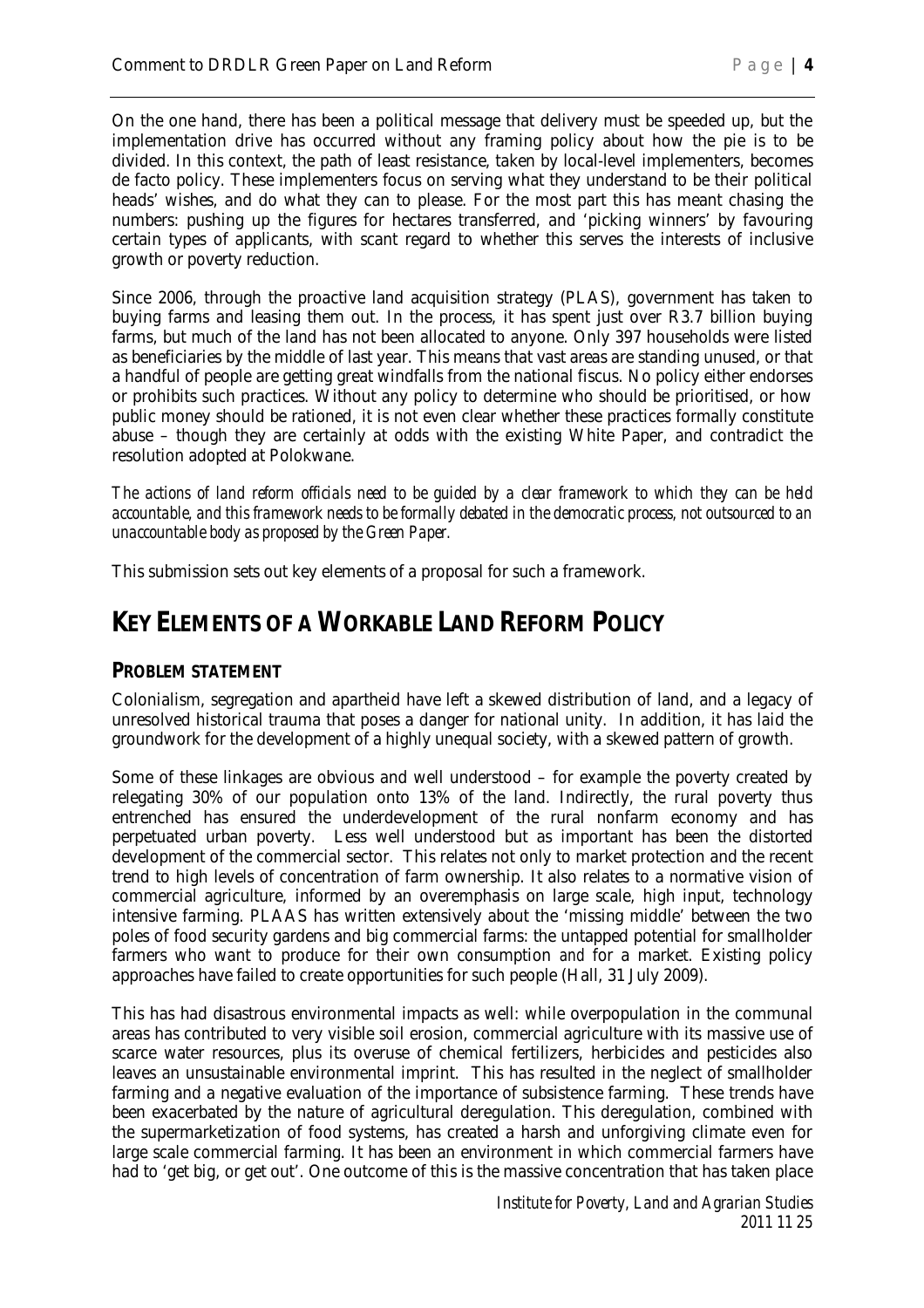within the commercial farming sector, with numbers declining from more than 60 000 commercial farming units at the time of the transition to democracy, to less than 40 000 units at present.

Land Reform policy thus far has failed to confront this issue. Proponents of land reform have tended to justify it mainly with reference to the demand for reparative justice. They have tended to neglect its potential contribution to equitable growth and to distributive justice. They have also ignored the large scale economic processes that have been pushing people off the land, and out of agricultural employment – a process of 'jobless de-agrarianization' that contributes hugely to unemployment in South Africa. As a result, Land Reform risks being marginalized, and the issues risk being reduced to largely symbolic and emotional issues related to national identity and reparation.

Even supposedly radical demands for speeding up land reform are often still informed by Eurocentric and colonial normative visions of commercial farming that ignores the realities, skills and needs of those making a living on the land. Debates proceed as if the point is simply to give capital intensive, large scale, high input and unsustainable settler agriculture a 'black' face. A different vision of land reform is needed – one that highlights its contribution to creating a more equal South Africa, with decent livelihoods for all, and which involves more realistic, more locally appropriate models of development.

#### **A PRO-POOR VISION FOR LAND AND AGRARIAN REFORM**

Land reform *can* play a limited role in redressing some of the hurts in the past – mainly through restoration and redress in relation to some instances of dispossession. But beyond the limitations of the Restitution Act, land reform needs to be informed by a vision not only of redress, but also of how it can contribute to *inclusive growth*.

This vision needs to be informed by an analysis of how the skewed distribution of land, and the skewed development of the rural economy as a whole, has contributed to marginalization and poverty in the South African economy. Land reform should tap the potential of smallholder farmers, e.g. the "missing middle", with policies that enable it to support decent livelihoods.

In addition, land reform should be informed by an understanding of the linkages between the farm and the non-farm economy. Rather than trying to impose top down colonial and normative models on farmers, policies should be sensitive to the real needs, skills, abilities and strategies developed by those making a living from the land, whether they are large scale commercial farmers serving highly competitive formal markets, whether they are commercially oriented smallholder farmers, or whether they are marginalized and jobless people making a living in the town or producing some of their own food in the countryside.

#### **HOW CAN LAND REFORM SUPPORT INCLUSIVE GROWTH?**

Land reform is defined as a set of policies and frameworks which govern secure access to and use of land and which seek to restructure inequitable, socially inefficient and unsustainable existing land relations.

It includes the redistribution of land or land rights, as well as reform of the institutional arrangements under which people exercise already existing land rights. These arrangements need to articulate seamlessly with the policies and frameworks for agriculture, water and the environment, as well as those for human settlement planning and rural development. Land reform is not a separate silo but a component of broader policies for development and employment-intensive growth, as envisaged in the New Growth Path Framework document and the National Development Plan.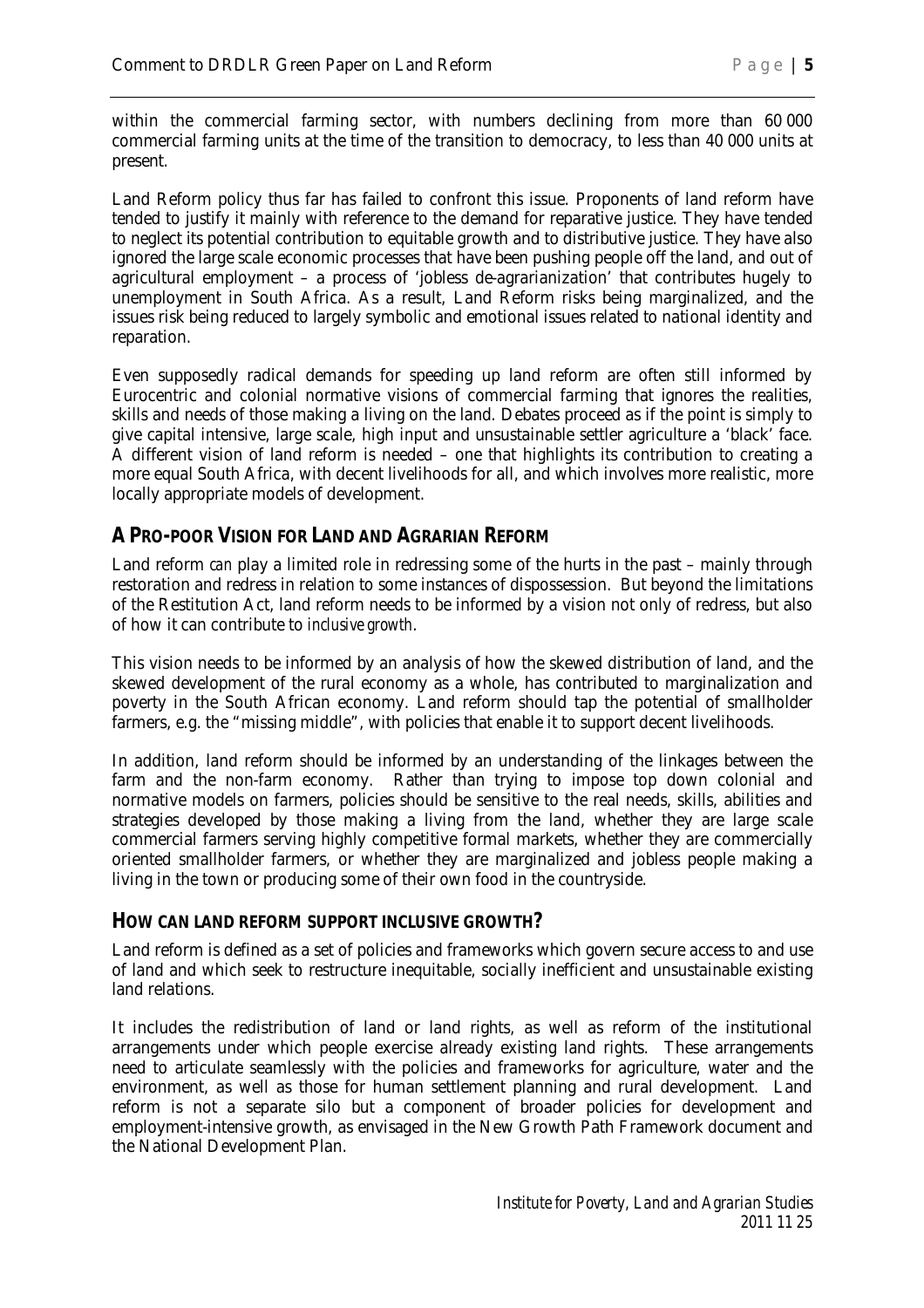*Land reform cannot provide a one-size fits all solution.* It will have to be informed by an understanding of the different needs and situations of the wide range of South Africans whom it needs to serve: from commercial farmers to subsistence producers; from urbanites to the rural poor. These groups cannot be split into a number of discrete and different target groups. Rather, they exist along a continuum, and land reform policies need to be flexible enough to develop a range of locally appropriate solutions and allow beneficiaries to move along that continuum over time (Aliber et al. 2011).

#### **LAND REFORM POLICIES AND INSTRUMENTS**

These aims can be met by a number of different programmes or instruments which potential beneficiaries can use to their benefit. Historically in South Africa, land reform has been split into three broad sets of interventions – restitution, redistribution, and tenure reform. This broad categorization of different kinds of land reform intervention is useful, but these programmes need to be implemented by a vision that supports equality, equity, livelihood creation and inclusive growth.

#### **Redistributive Land Reform**

Redistributive land reform is aimed at using market and non-market mechanisms to support access to land by marginalized disadvantaged and previously excluded people. This is an expensive process, often highly contentious, especially since it relates to a resource that is in scarce supply.

- 1) Redistributive land reform should be informed by an appreciation that *agricultural land is a national resource, essential to national and household level food security.* Redistribution should support South Africa's ability to meet the food needs of its people. This has three implications.
	- a) Firstly, the *overconcentration of land and power in the hands of agribusiness farms and a small number of powerful land owners does not serve equitable or inclusive growth*. By pushing smaller farmers off the land, and by pushing farm workers out of land-based employment, this contributes to chronic poverty and marginalization. Although it does not preclude net food security for the country as a whole, it contributes to a situation where millions of South Africans cannot afford the food in our supermarkets. Conversely, a viable and healthy smallholder farmer sector can make an important contribution to the creation of livelihoods on the land.
	- b) Secondly, *redistributive land reform is not for everyone*. If agricultural land and water are recognized as scarce resources, and if investment in infrastructure for agriculture is seen as a benefit for national food security, these resources should not be allocated to those who lack the capital or skills to farm it productively. Redistributive land reform should be aimed at supporting those who have the capacity for producing marketable surpluses on a significant scale, while also creating opportunities for self-provisioning by some of the rural poor.
	- *Institute for Poverty, Land and Agrarian Studies 2011 11 25* c) There needs to *be effective integration between land reform, agricultural policy and water reform*. This does not only mean that there needs to be more coherent approach towards 'post settlement support', which could include targeted and time-bound subsidies to support land reform beneficiaries and commercially oriented smallholders in the former Bantustans. It means agricultural and water reform policy should support the aims of land and agrarian reform. Land and agricultural policy should abandon its narrow and normative assumptions about the supposed efficiency and desirability of large scale, high input technology intensive farming, and its ideological fixation on full-time commercial farming. The Department of Agriculture should allow the subdivision of agricultural land. The Subdivision Act should be scrapped to ease the creation of smaller-scale farms, and new policies and forms of extension should be developed that are appropriate for part time farmers and for those whose livelihoods depend on a portfolio of on-farm and non-farm, formal and informal sector activities. The practice of enforced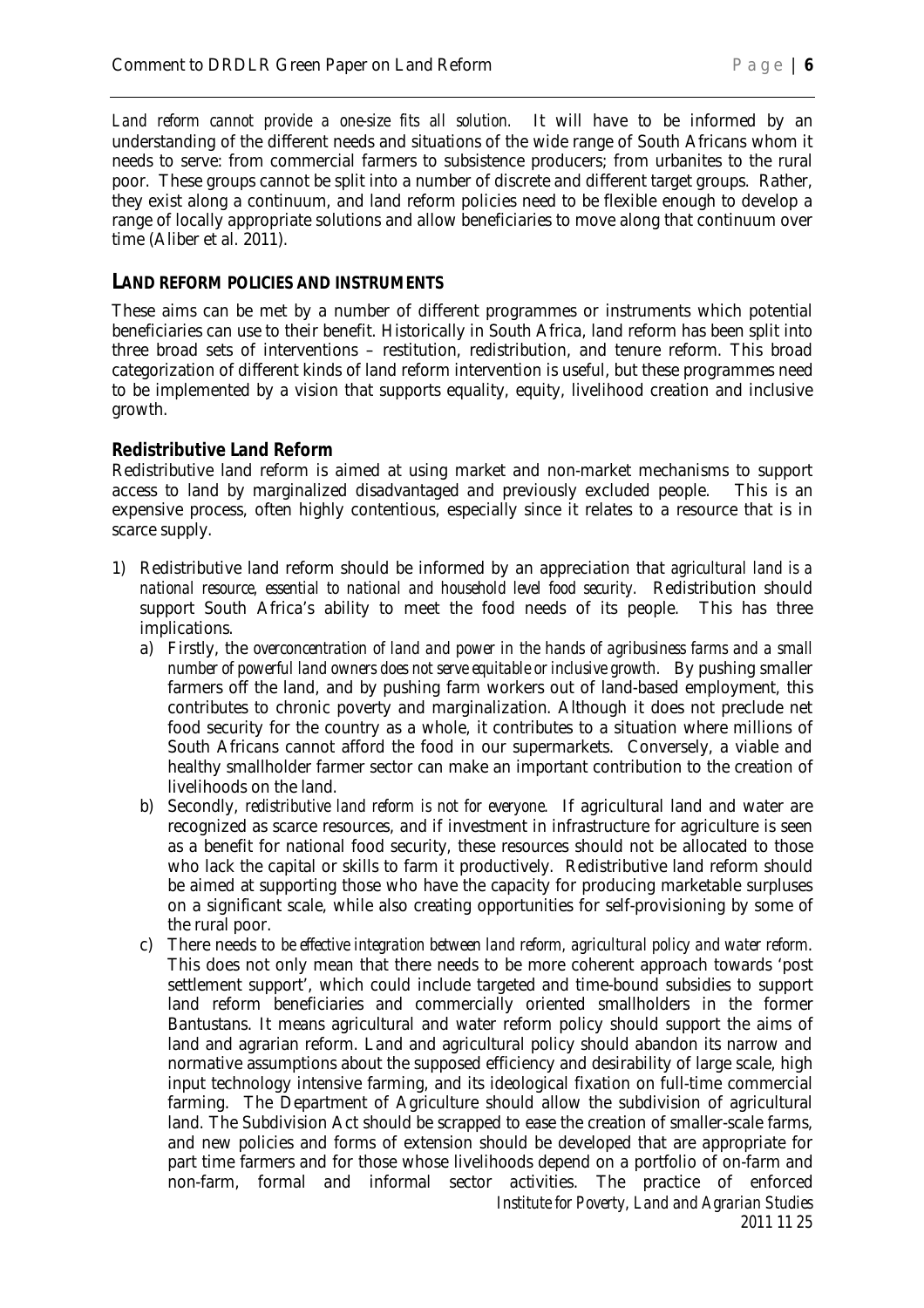'collectivization', in which large numbers of poor claimants are expected to manage a large commercial farming enterprise previously managed by one owner, should be abandoned.

2) Land reform *can and should be pursued within the framework of the South African constitution*. There is no need to abandon the protection of property rights enshrined in the constitution: doing so would be destructive of national unity and political stability, and serve no useful end. Talk of 'confiscating' farms is irresponsible and dangerous. At the same time, all parties need to recognize that expropriation is a normal and legitimate tool in the hands of government, as long as it is used in the national interest and in a fair and just matter. Expropriation is available as a tool that can be used when required by the aims and vision for land reform. Just and equitable compensation should be paid to existing land owners, as provided for in the constitution, and government needs to provide guidelines and procedures to reduce uncertainty and implement them when negotiations over price break down.

#### **Tenure Reform for sustainable communities**

But land reform should not only be aimed at the relatively small numbers of people who can compete in formal or informal agricultural markets. It should also be aimed at supporting the large numbers of poor and landless people who are relegated to the margins of the South African economy: those who have no or little access to land for subsistence production, no or little employment.

Here, it should be recognized that land reform is not a silver bullet that can make rural or urban poverty disappear. Access to land can only ever be one component of a broader set of solutions and interventions. Land access and land rights, in other words, need to be understood to play a poverty reduction role *as one of a set of policies* supporting sustainable human settlements and communities in South Africa's urban and rural areas.

*These communities exist in a wide range of different contexts*: from informal settlements around cities and market towns, to villages and homesteads in the former homeland areas, to settlements of workers and landless people living on commercial farms. In each of these contexts, land reform can play a role by promoting land rights that support local livelihood strategies – from access to grazing and farming land in the rural areas, to land for garden plots, allotments and livestock in informal settlements and urban areas.

But for this to work, those human settlements need to be informed by *sensible and realistic spatial planning.* This planning needs to take into account the reality that poor and marginalized people depend on complex livelihood strategies and multiple income streams. It also needs to recognize that poor people need appropriate tenure arrangements.

#### **RESIDENTS ON LAND UNDER CUSTOMARY LAW**

The constitution requires the South African government to enact legislation clarifying and recognizing the land rights of people living on customary land. Proposals that this can be done by simply converting existing use rights into freehold title are misinformed and unimplementable. Rather, the legislation should recognize the key role played by communal land as a safety net for poor and marginalized people. It should recognize the importance and value of living customary law as a system for governance and administration of land under customary tenure. It should also safeguard the rights of women and other vulnerable groups. It should ensure that all those living on land under customary tenure do so exercising their full constitutional rights as citizens. Finally, land reform policy should prevent 'elite capture' by small numbers of powerful people, including traditional leaders, of natural resources that belong to rural communities as a whole. This will require measures to ensure the accountability of locallevel land administration bodies.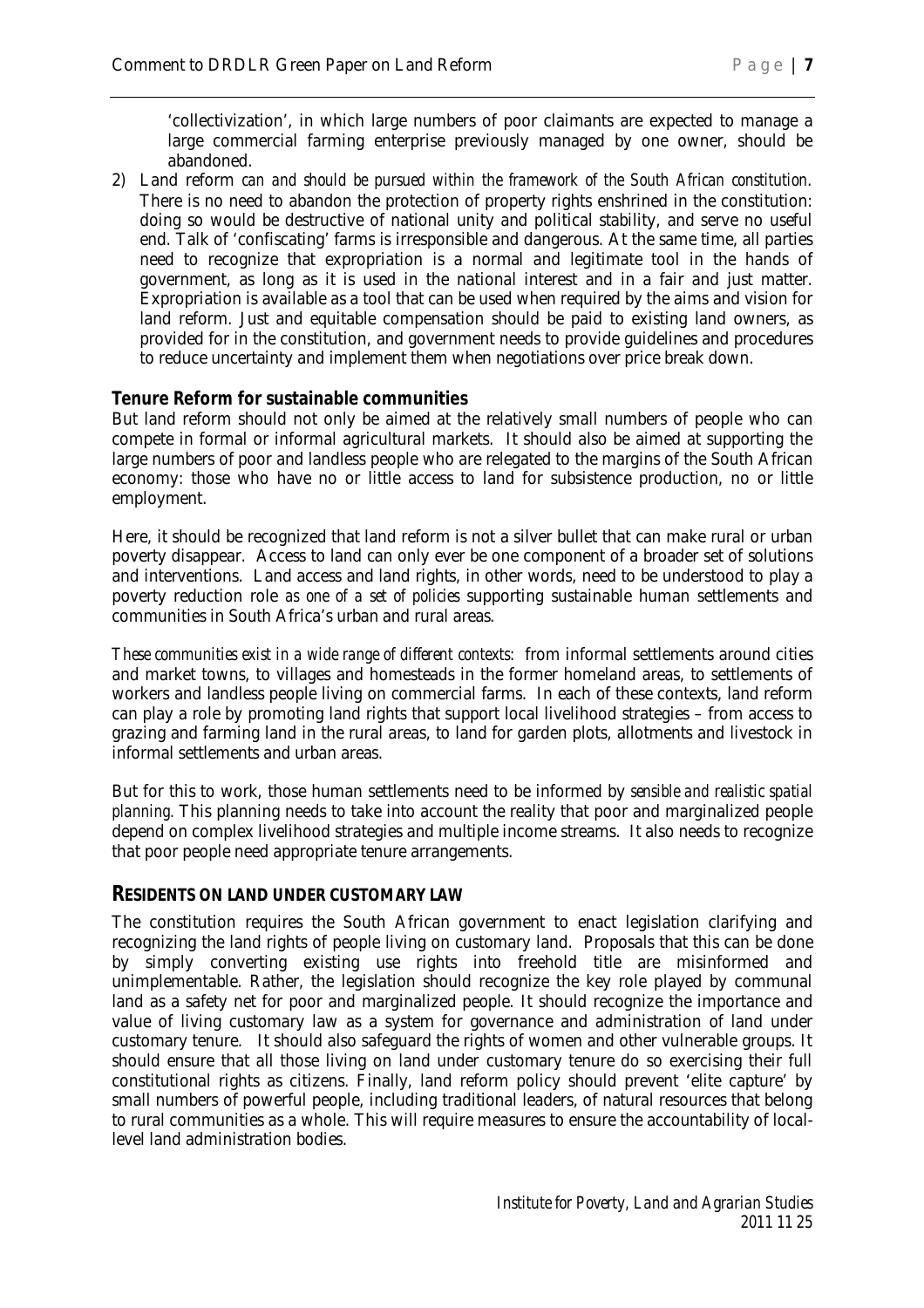First, legislation should be developed to provide statutory recognition of *existing* occupancy as constituting a real property right, enforceable in law and equivalent in legal status to private ownership (even where these are informal rights that are not registered, and where rights to common land are shared).

Second, the option should be made available to communities within these areas to register their land and to formalise their systems of land allocation and administration, with state support. Registration should not, though, be a precondition for legal recognition of rights. And registration should be available for a wide array of rights, not just for freehold tenure.

#### **Farm Workers and Farm Dwellers**

Farm workers and farm dwellers have often been treated as a special case in South African law. Under Apartheid, they were for years excluded from the provisions of legislation protecting other workers by the Masters and Servants Act. After the transition to democracy, farm workers were included in labour legislation, but attempts were also made to address or even fundamentally transform the unequal power relations between workers and farmers through the provision of special legislation granting them strong tenure rights.

This legislation – in particular, the Extension of Tenure Security Act – has been highly contentious and has been argued to have had significant unintended consequences. It probably exacerbated the reduction in permanent and on-farm employment seen in many labourabsorptive sections of South African agriculture, reputedly led to extensive pre-emptive evictions and the destruction of on-farm housing. The reasons for this are debated. Clearly important aspects of ESTA were misunderstood or never implemented; and certainly Government has failed to play its envisaged part in preventing evictions or providing alternative settlement.

But ESTA can also be criticized for depending on an oversimplified analysis of the problem. It did not account for the highly heterogeneous and diverse nature of South Africa's commercially farmed landscape. It often defined farm workers' problems as 'land problems' when their vulnerability stemmed more from the precarious and exploitative nature of their employment. Most importantly, in its implementation, it tended to foment an antagonistic dynamic in which workers and farmers were pitted against one another. In a context where the state was distant and lacked capacity, and where local landowners were the *de fact*o source of power, this dynamic was disastrous for farm workers.

Solutions for farm workers' livelihoods need to depend in the first place on *developing laws and policies that can support decent and economically sustainable livelihoods in the large scale commercial agricultural sector*. Within this, secure tenure rights that prevent unjust evictions must continue to play a central role. But policy in respect of farm dwellers cannot pivot only on the prevention of eviction. It needs to be guided by positive frameworks that support long term solutions for farm workers' tenure needs. As in the former Bantustans, these land access rights need to be flexible and locally appropriate. They should allow for the coherence of farm workers' family lives; for the rights of freedom of association and movement of farm workers and farm dwellers; for tenure security for pensioners and retired farm workers; for access to land for productive use by farm workers and for the recognition of the economic realities of commercial farming. It should be recognized that achieving all of these aims will not always be possible, and that difficult tradeoffs and compromises will be necessary.

Both on-farm and off-farm settlement solutions are needed. Crucially, policy and legislation should not turn securing farm workers tenure rights into a zero sum game. Government needs to come to the party to make resources available to farm dwellers, workers and farm owners in support of viable settlement solutions for poor people on commercially farmed landscapes. Above all, in the process of consultation around the design of such a framework, government should act to defuse the antagonistic dynamics that can polarize rural civil society.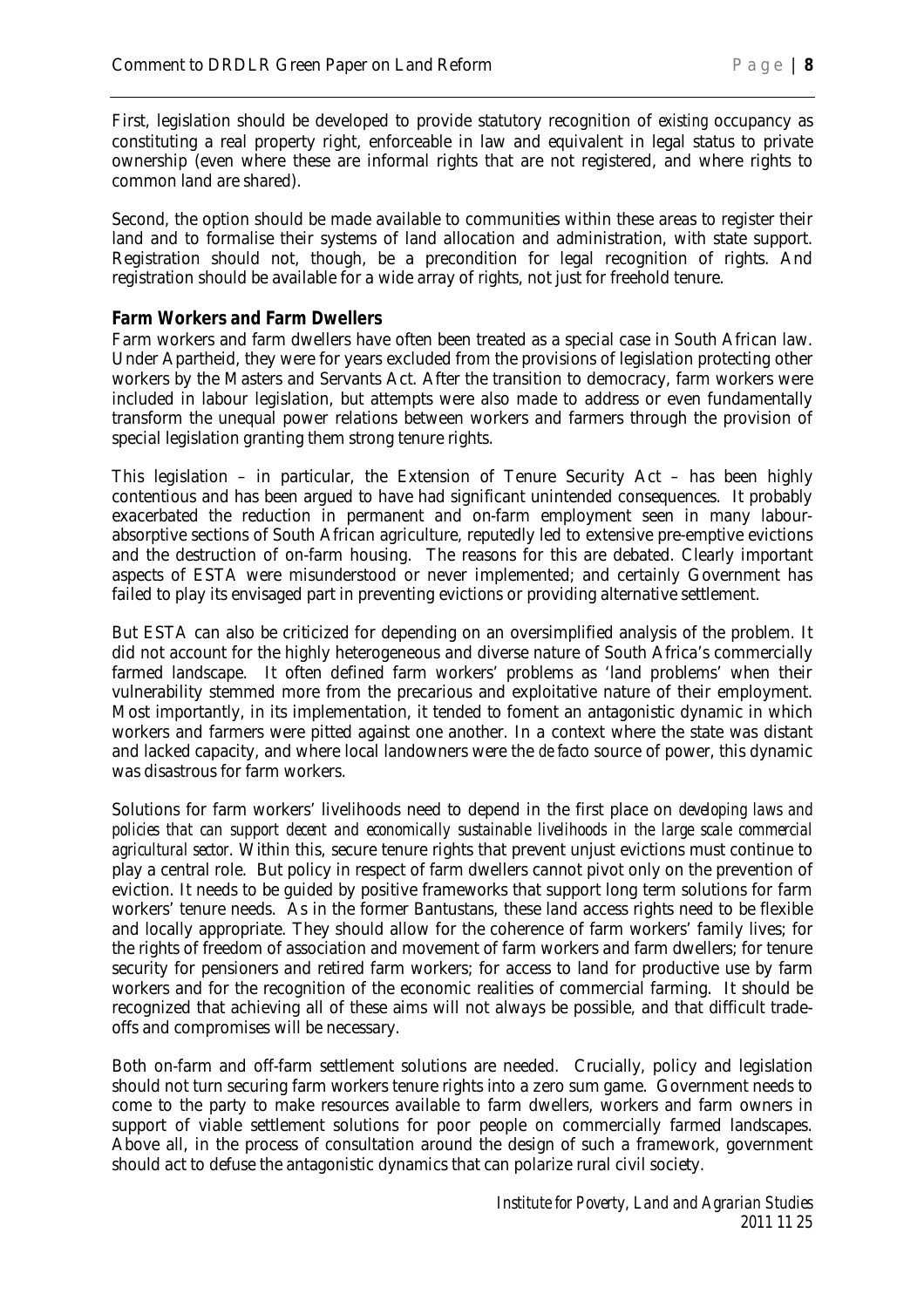#### **Urban dwellers in informal settlements**

In urban areas, land reform can support sustainable livelihoods by ensuring appropriate forms of tenure and spatial planning that can support poor people's livelihoods. Again, freehold tenure should not be imposed top down as the only or even the most desirable form of land right. Land rights should be flexible enough to accommodate the mobility and migrancy needs of poor people. Urban settlements need to involve sensible and appropriate forms of spatial planning that supports local smallholder agriculture, that facilitates access to local job markets and transport hubs.

#### **RESTITUTION**

Restitution has been the most high profile and visible face of land reform. While it is broadly supported, it has been dogged by serious problems. The achievements of the South African restitution programme have mainly been measured in terms of the number of claims settled and people who benefited, and the extent of land restored. The quality of the outcomes remains much more vague, and the 'impact of restitution on social transformation or its contribution to toward fostering national reconciliation, promoting gender equity, stimulating economic activities, and contributing to rural livelihoods' is contested (Walker et al, 2010, 28). The restitution programme has faced countless problems and challenges including the slow pace of claims settlement, and budget constraints which have severely delayed payouts and delivery of settled claims. Restitution cases that involved restoration and redevelopment of urban residential land have been exceptional, yet it is these cases, such as the Port Elizabeth Land and Community Restoration Association (PELCRA) process, that present perhaps the best outcomes of the restitution programme. For the most part, urban claims have been settled with cash compensation that have in real terms related weakly with the value of what was lost or current market value (Walker et al, 2010, 33). Other problems that have plagued rural restitution are a vast number of overlapping claims and community boundaries due to sequenced dispossession; exploitation of the restitution process by opportunists and traditional leaders to extend or reassert their jurisdiction; new dispossessions as a result of arbitrary distinctions between claimants and non-claimants (for example, farm workers whose tenure rights as dispossessed, but not removed from the land after 1913 have in some ways become more precarious); and difficulties attached to the task of reconstituting communities for the sake of 'delivery' (Walker et al, 2010, 35). A major failure in especially rural restitution has been the limited resources that have been devoted to sensible local development planning, to ensure that restitution enables beneficiaries to improve their livelihoods, aside from just acquiring rights to land.

Pressure on the Department to re-open the restitution claims process should be resisted. The original restitution policy framework provided claimants with a well publicized opportunity to lodge claims, and it is unlikely that significant numbers of large and valid claims have been excluded. Re-opening the claims process is likely to increase uncertainty for current right holders. It is highly likely that large numbers of opportunistic claims will be lodged, validating which will consume large amounts of scarce resources. The DRDLR and the Commission on the Restitution of Land Rights have struggled to make any real headway with many of the existing claims. Burying them under a new flood of claims is likely to be counter-productive. In areas where there are many overlapping claims to land, this is likely to result in settled claims being reopened and existing processes of negotiation going off the rails. The department should avoid seeking short term political gains that turn into long-term development headaches.

#### **PLANNING AND IMPLEMENTING LAND REFORM**

The development of alternatives to the current market-based, highly centralized approach to land reform planning and implementation, including the identification and acquisition of land for redistribution and provision of settlement support services is crucial. The use of area-based plans to locate planning and support needs in a clear spatial and fiscal framework within municipal Integrated Development Plans is a key feature of the Settlement and Implementation Support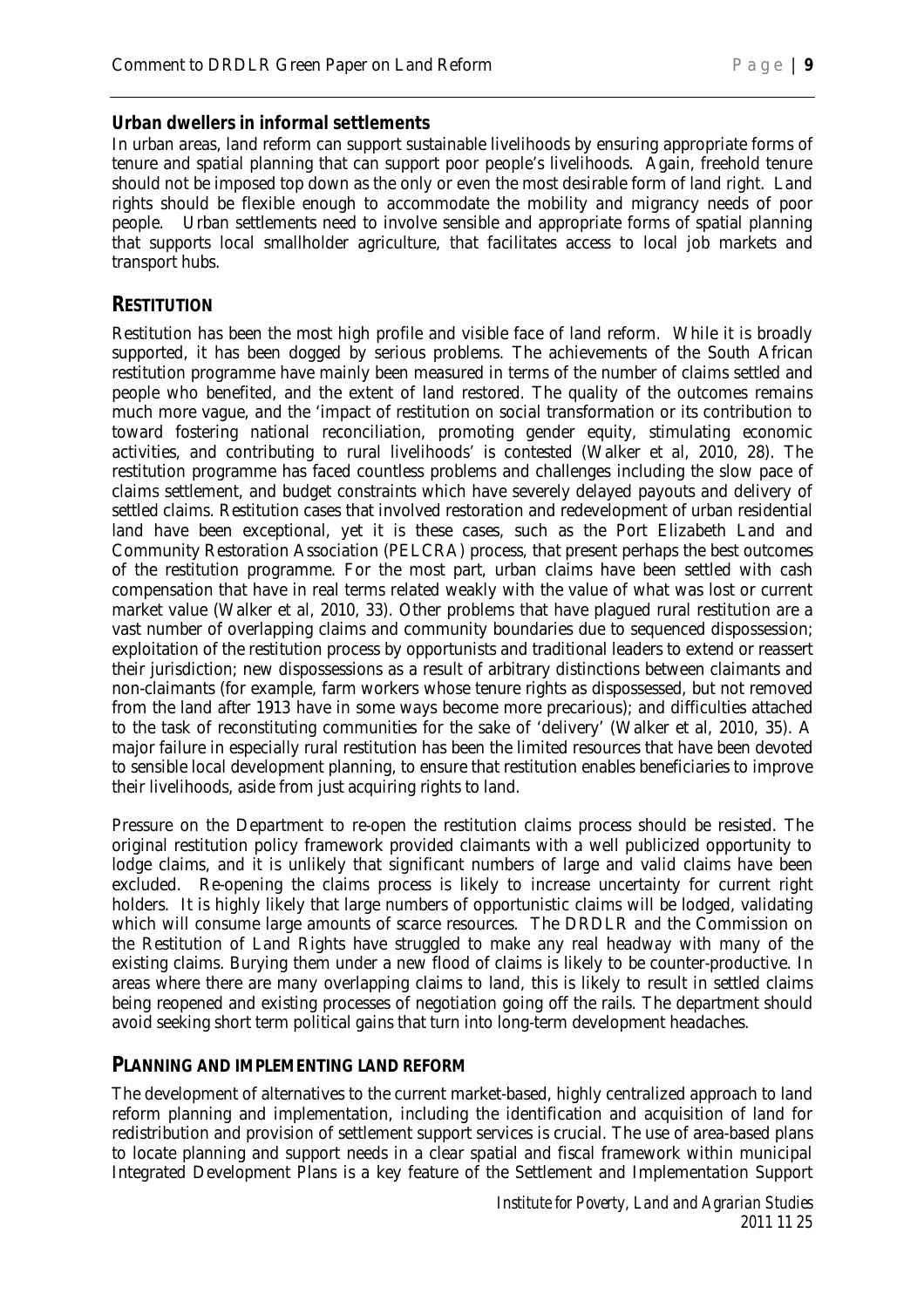(SIS) Strategy for Land and Agrarian Reform in South Africa (Sustainable Development Consortium, 2007).

Our recommendation, in line with the evidence and proposals put forward in the SIS Strategy, is a much more proactive, needs based approach to land reform that is framed by national spatial policy directives, but driven by local and municipal government and stakeholders. Local needs based participatory planning can support land reform that is appropriate to local needs and which targets priority groups (Hall, 2009, 66, 67). A move away from the ad hoc, project-byproject manner in which land and beneficiaries have been targeted through the market-based approach would enable acquiring and allocating land at scale where whole blocks of properties in areas of high demand can be redistributed. Especially in areas surrounding rural towns and around the edges of the communal areas (Aliber & Mokoena, 2004) block purchases would ease coherent provision of infrastructure appropriate to new land users and uses, and would reduce planning costs, including those of land surveyors and conveyancers in the case of private land. Crucially, a needs-based area-based planning approach would allow for economies of scale to emerge and be strengthened (Hall, 2009, 67), so that the transfer of land from previous to new owners becomes about more than just a change of ownership, but it can drive employment and livelihoods creation, and inclusive growth and development in targeted areas, supported by relevant infrastructure development and extension support for different kinds and scales of farming, with a suitable tenure or title arrangement, that makes sense in the particular economical, social and geographic environment.

This approach depends entirely and fundamentally on proper assessment and identification of land needs of those people who are already living in the area in which land reform is being proactively planned. Engagement with these people, in a way that is participatory and avoids top-down imposition of pre-conceived notions of what is needed to ensure rural development and successful land reform, but rather builds on current and potential livelihood opportunities and activities, brought on by for example local markets or new settlement developments, can transform the lives of large numbers of people through land and agrarian reform initiatives who would otherwise remain excluded. Some of these groups that have so far been kept out of the loop of land reform, but who have quite evident and urgent need for land, are evicted farm workers and dwellers and the landless or near landless in the overcrowded former Bantustans. Although it is clear that more sophisticated mechanisms are required to understand at a local level what land is needed by what groups of people, land in the vicinity of these former Bantustan areas, or along the borders, must be a priority area to target for proactive land reform.

Even though Area Based Planning, which attempts to include land reform in Integrated Development Plans (IDPs) at municipal level has been rolled out in some municipalities, participatory methodologies for the assessment of local land needs have barely been used. Some suggestions for land need assessment at a local level are: the identification of categories of people with objective land needs; participatory planning with identified groups of people (e.g. smallscale farmer associations, commonage users, farm dwellers under threat of eviction); public meetings; attitudinal surveys; and local land boards to assess needs and integrate acquisition of land with allocation and provision of relevant agricultural (and non-agricultural) development services (Hall, 2009, 67).

Several means of identifying needs, through participatory processes have been tried and tested on the ground, often driven by local NGOs. There is a wealth of experience and information available from these innovative projects, and it is essential that government learns from the challenges and triumphs that have come up in the process of implementation, in order to improve its practice.

Not only must government draw lessons from what land reform successes and innovations exist on the ground, it is also imperative that it learns from the evidence and insights emerging from its own research and experience. Monitoring and evaluation of land reform implementation can be